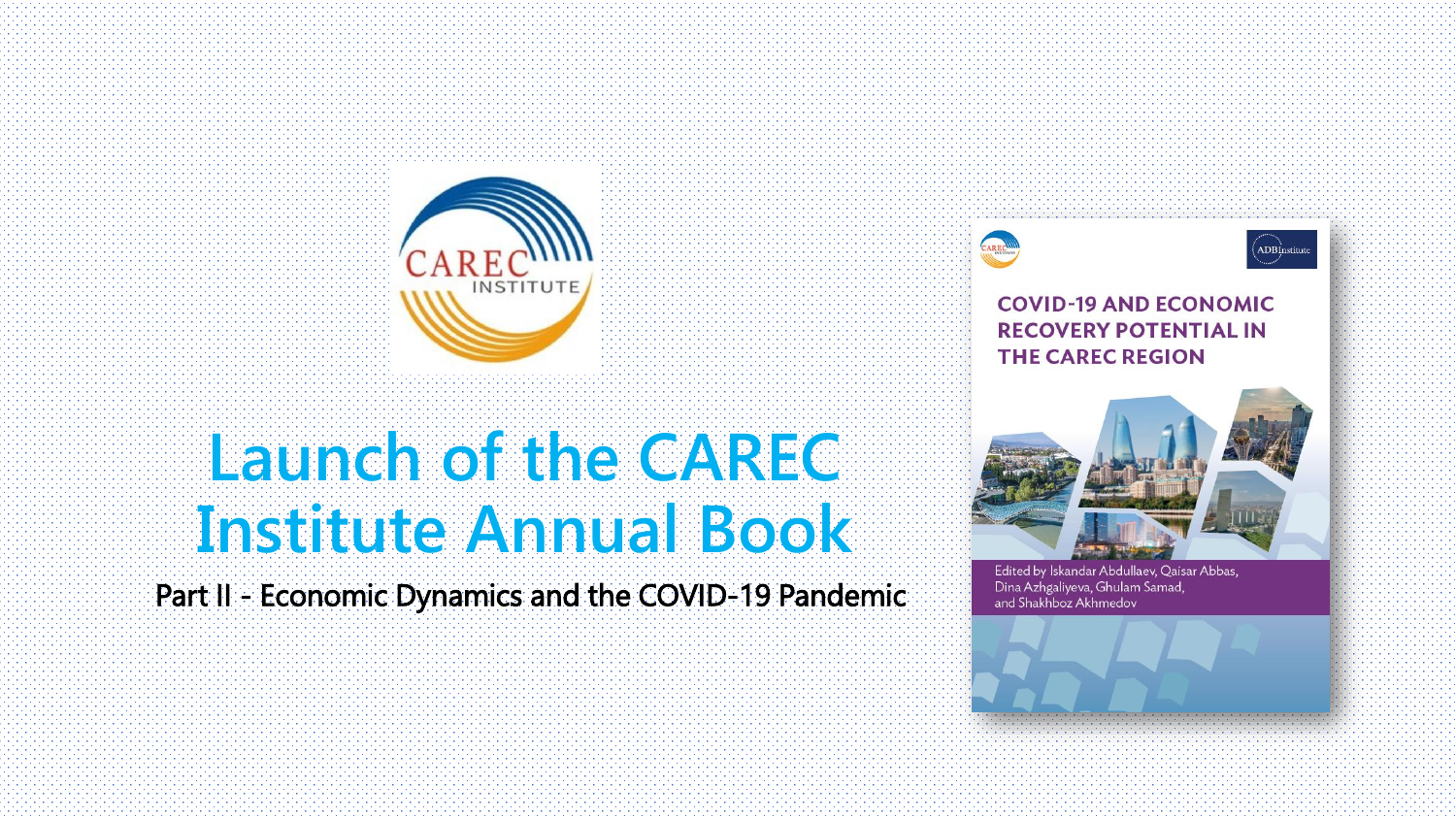

# **Part II - Economic Dynamics and the COVID-19 Pandemic**

- Chapter 4 Debt and Debt Sustainability in the CAREC region Naseem Faraz, Ghulam Samad & Qaisar Abbas
- Chapter 5 Impact of COVID-19 on Small and Medium-Sized Enterprises in Central Asia: Coping Strategies, Government Responses, and Policy Options Falendra Kumar Sudan
- Chapter 6 What Determines the Adaptation of Enterprises to COVID-19 in CAREC Member Countries? Empiracal Evidence from Azerbaijan, Georgia, Kazakhstan and Mongolia
	- Dina Azhgaliyeva, Ranjeeta Mishra, Long Q. Trinh, & Peter Morgan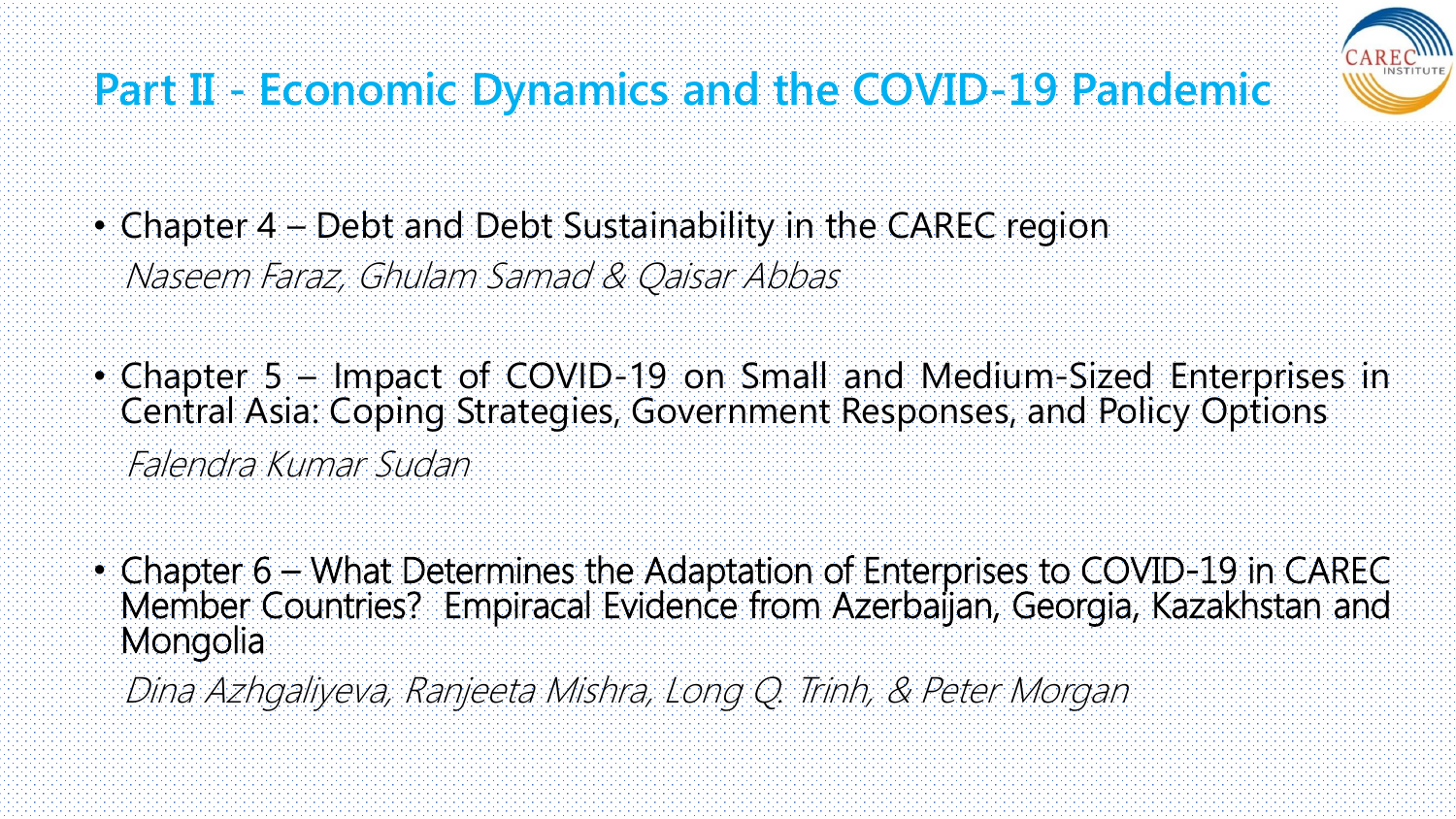## **Debt and Debt Sustainability in the CAREC region**

- Since 2010, the total debt has climbed to 60% of GDP. COVID-19 amplified debt accumulation in the CAREC region.
- The overall risk of debt distress for **Pakistan**, Afghanistan, and Tajikistan is high, whereas the Kyrgyz Republic's overall risk of debt distress is moderate, and that of Uzbekistan, is low.
- The debt indicators of Uzbekistan, Turkmenistan, and Kazakhstan remain below the relevant threshold set by the FRDL of 60% of GDP.
- Debt accumulating factors: Current Account Balance, Exchange Rate, Grants, FDI.

#### **Figure 4.1: Debt-to-GDP in CAREC Countries**



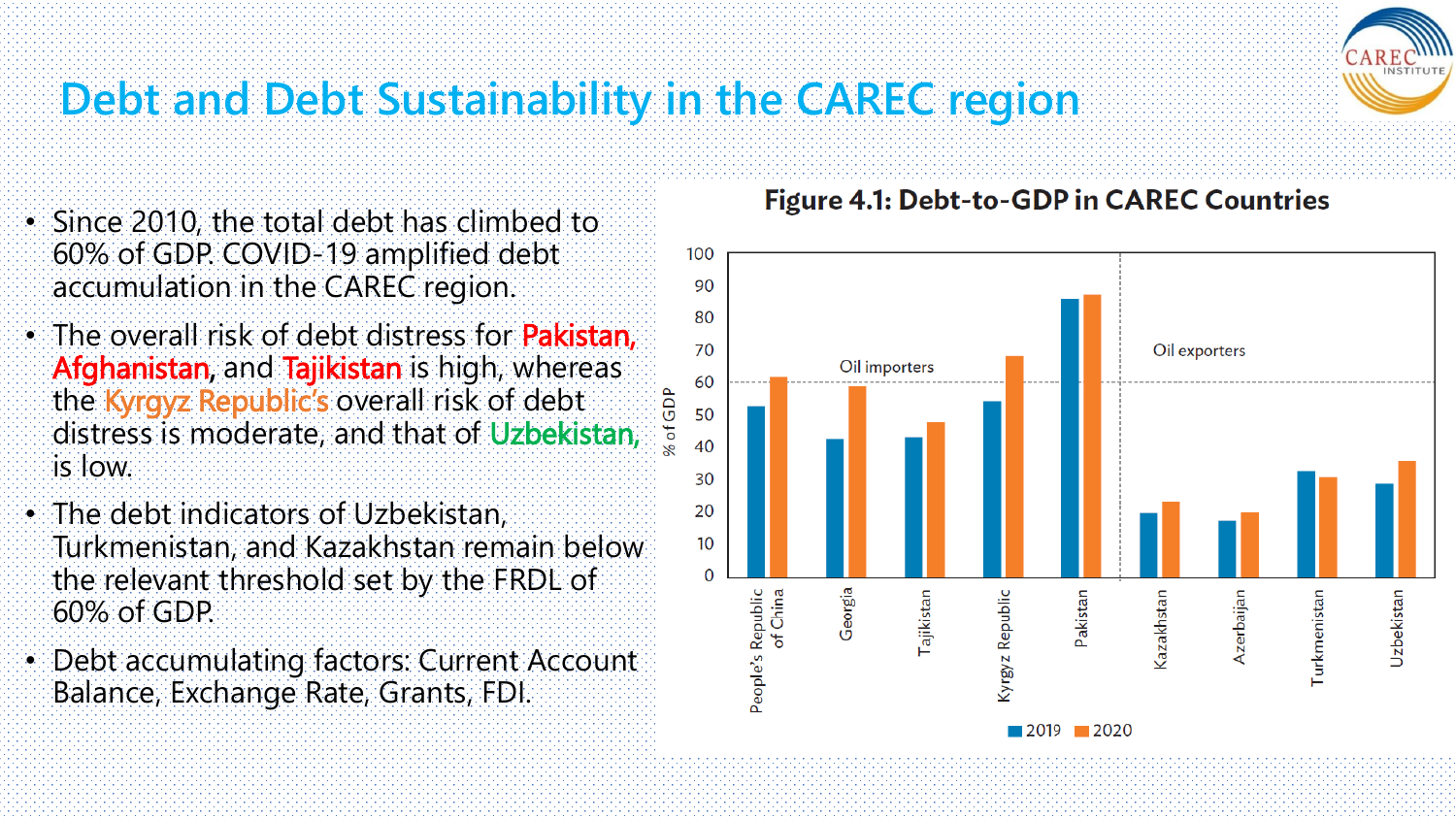

### **Debt and Debt Sustainability in the CAREC region**

#### **FINDINGS**

- History and the COVID-19 era show that for most of the CAREC countries, debt has been accumulated. Debt service is one of the important factors contributing to debt accumulation depending on the size and structure of the economy.
- Current account deficits and exchange rate fluctuations are contributing to debt accumulation
- Debt accumulation that subsequently adversely impacts economic growth, employment and inflation in most of the CAREC region
- The CAREC region also did not attract sufficient FDI to overcome trade deficits and reserve depletion, which has contributed further pressure on the country's balance of payments.
- To overcome the COVID-19 and fiscal crisis CAREC countries need to have sound debt management and debt transparency mechanisms.
- Reinforcement of monetary, exchange rate, and fiscal policies frameworks can safeguard CAREC countries' debt sustainability.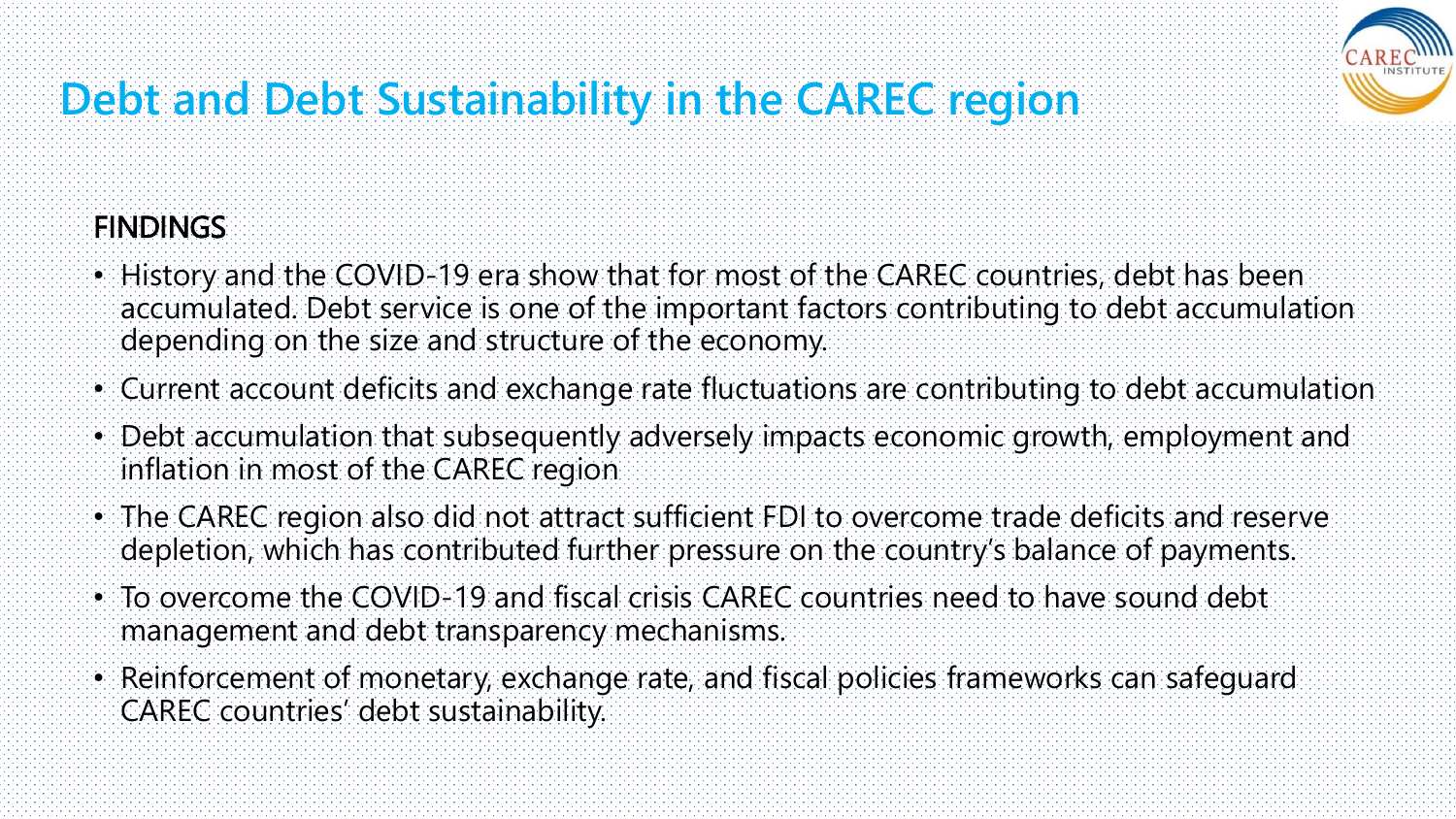

#### **Impact of COVID-19 on SMEs in Central Asia: Coping Strategies, Government Responses, and Policy Options**

- Analyzes the impact of the COVID-19 pandemic on SMEs
- Reveals that the pandemic created simultaneous supply and demand shocks
- Meta-type methodology was used to integrate and evaluate research information from heterogeneous studies and databases. Descriptive method used for content analysis to triangulate the data and information from multiple sources.
- The study confirms that SMEs are unlikely to revert to a pre-crisis situation in the immediate aftermath
- SMEs should adapt to "new normal" supported by government incentives to scale up for more inclusive growth focusing on education, digitalization, trade facilitation, inclusiveness, resilience, and sustainability.
- Regional cooperation is essential to foster the agile and resilient strategies for sustainable SMEs.

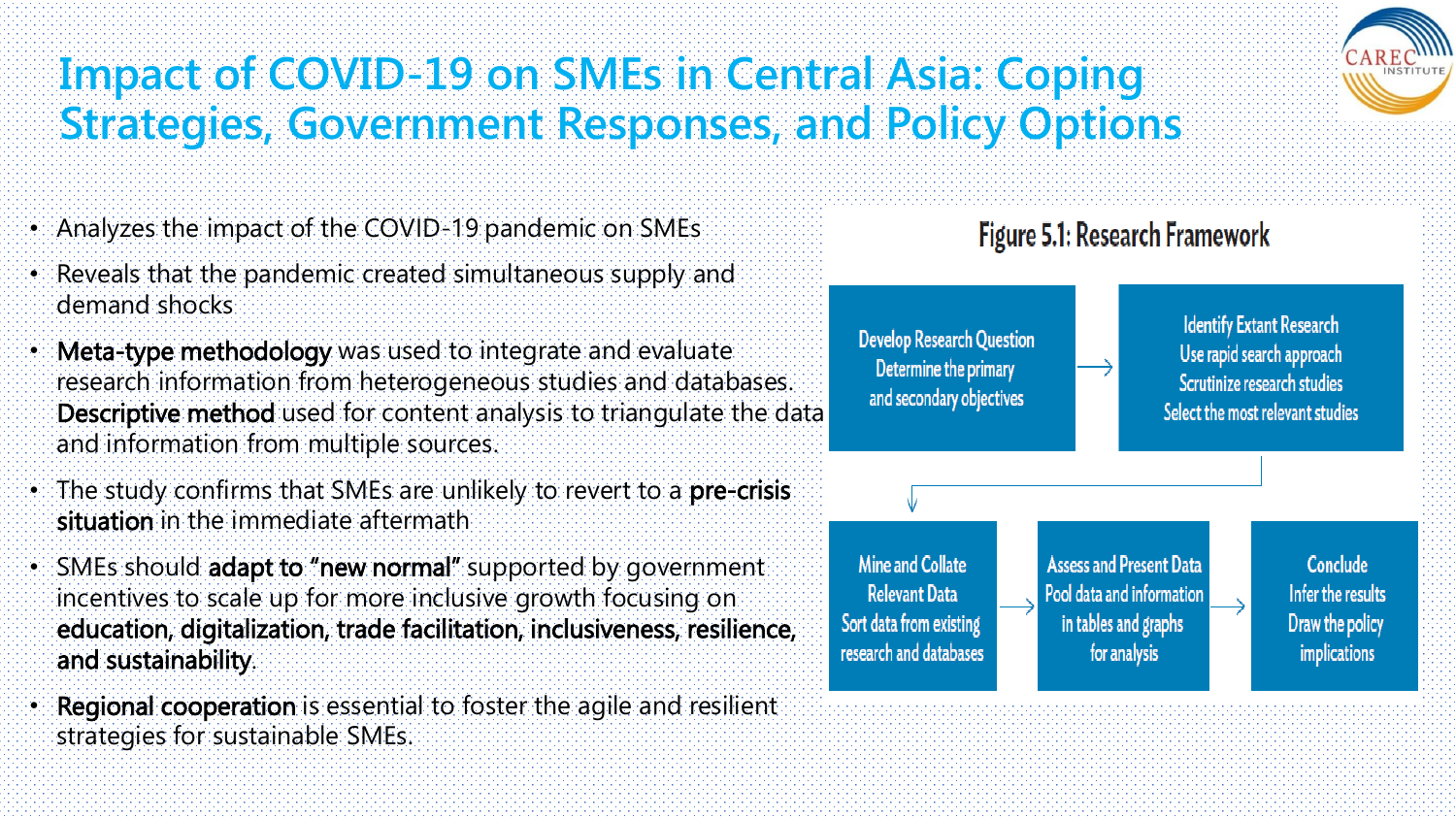#### **Impact of COVID-19 on Small and Medium-Sized Enterprises in Central Asia: Coping Strategies, Government Responses, and Policy Options**



#### FINDINGS AND POLICY RECOMMENDATIONS

- SMEs will need extended governmental support for recovery.
- Regional cooperation in improvement of transportation infrastructure can be highly beneficial for agro- and-horticulture based SMEs in Central Asian economies
- Governments should embrace a holistic education approach by integrating all relevant stakeholders to address the future market needs.
- Localized capability-building of SMEs should be in place to better understand regional differences in local markets, distinct business environment, and diverse institutional regimes, and to reorient the business models by embracing a regional strategy specific to Central Asia.
- Supply chain resilience and agility should be driven by moving away from GVCs to regional value chains (RVCs) to reduce supply chain vulnerabilities by strengthening regional networks
- SMEs' digital value chains should be improved and strengthened diligently to unleash the new technologies for greater resilience and agility to respond to regional market needs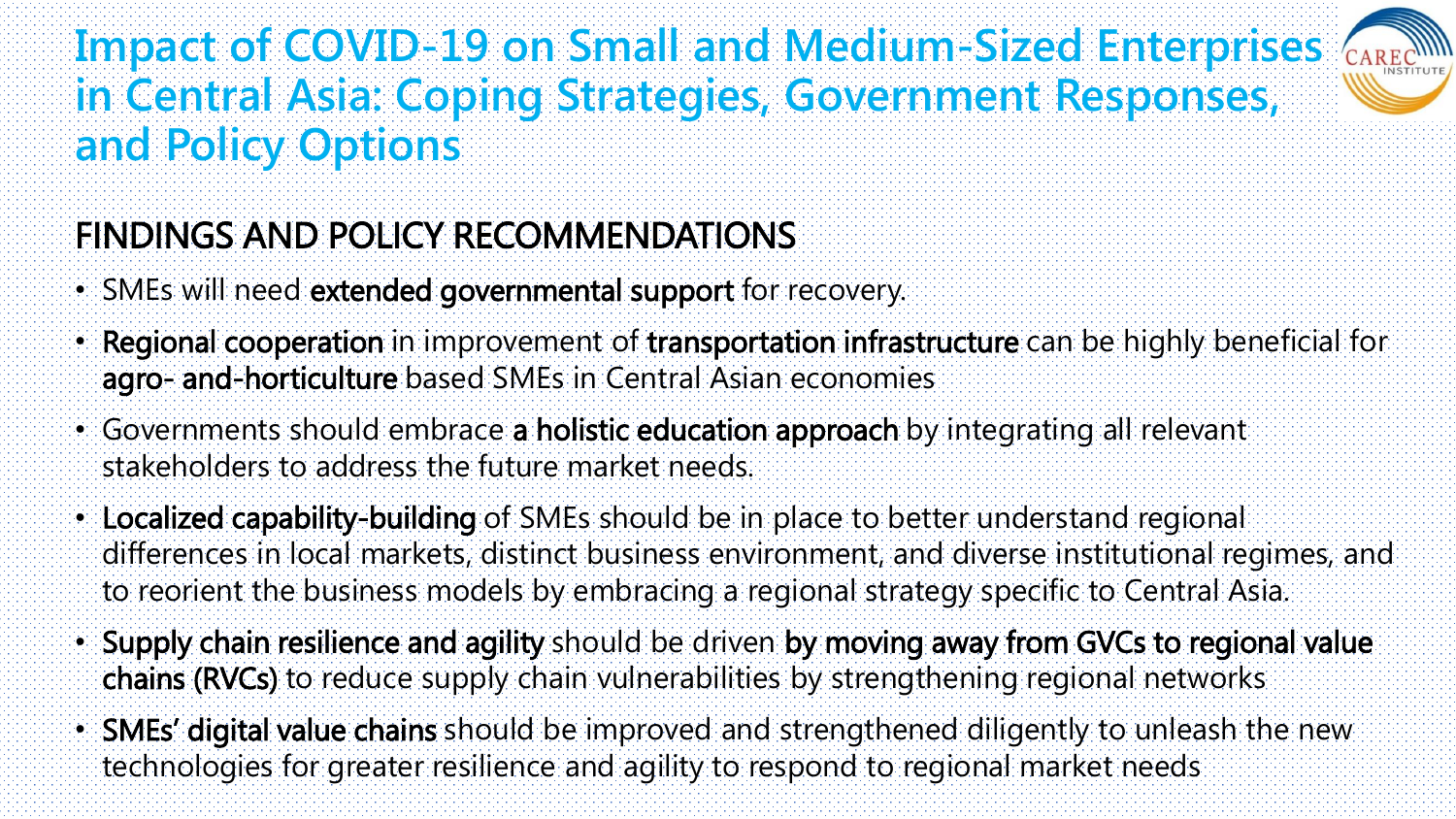#### **What Determines the Adaptation of Enterprises to COVID-19 in CAREC Member Countries? Empirical Evidence from Azerbaijan, Georgia, Kazakhstan and Mongolia**



- Chapter tries to close empirical data gap in the analysis of the pandemic's impact on businesses by using the World Bank's COVID-19 Follow-Up Enterprise Survey for four CAREC economies: Azerbaijan, Georgia, Kazakhstan, and Mongolia.
- Using a probit model, authors assessed how different factors, including firm characteristics and government policy, affected the probability that a firm would be able to adjust its activities to the changed conditions.
- The average of the stringency index is used to evaluate the impact of pandemic conditions on firm adaptability

$$
P(y_i = 1 | x_i) = F(\beta_0 + \beta_1 \text{ Stringency Index} + \dots + \beta_k x_k) \tag{2}
$$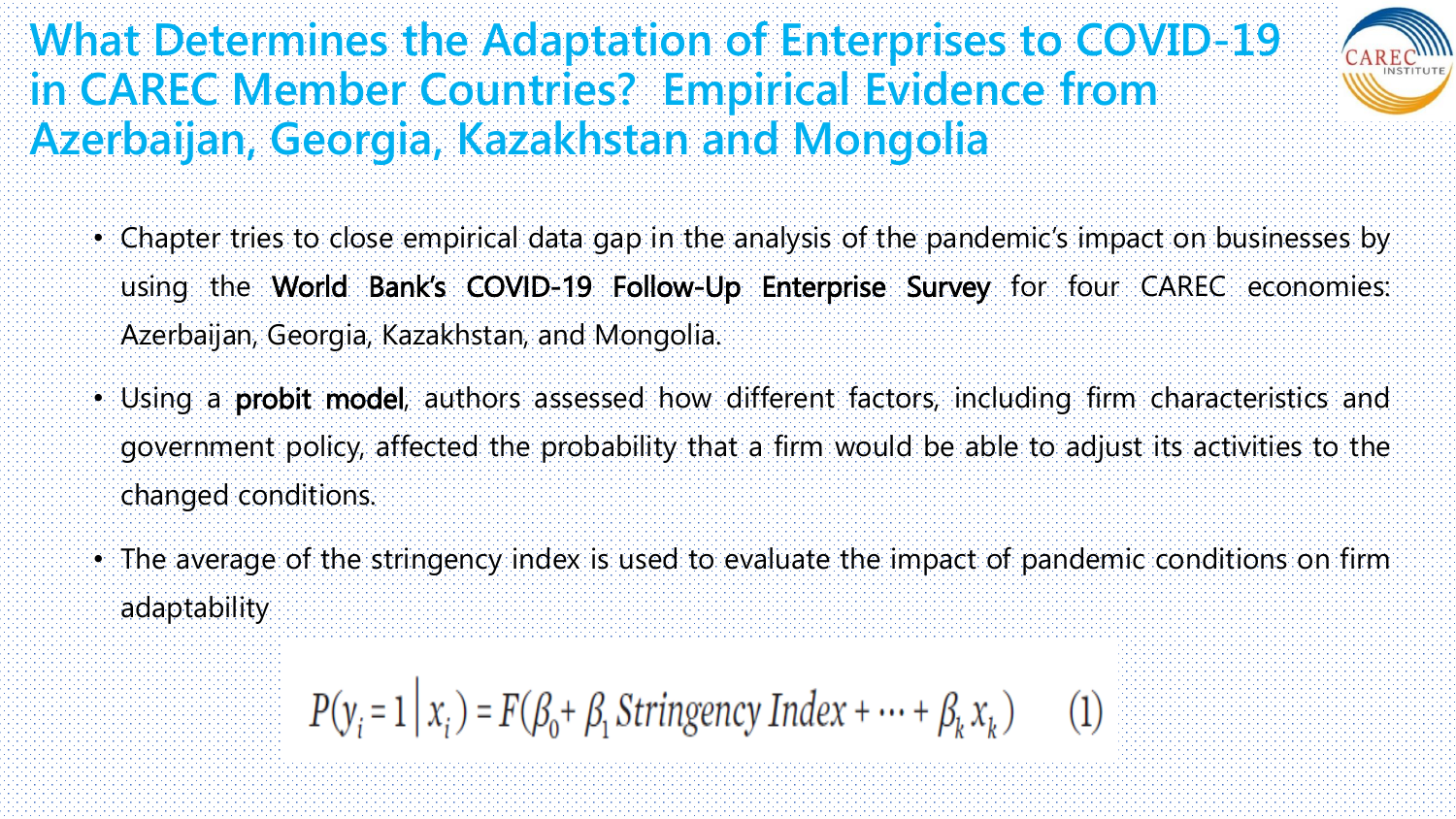#### **What Determines the Adaptation of Enterprises to COVID-19 in CAREC Member Countries? Empiracal Evidence from Azerbaijan, Georgia, Kazakhstan and Mongolia**



#### **FINDINGS**

- On average, 37% of the firms adjusted or transformed their production and service delivery. The largest share of firms that have adjusted business activities is from Azerbaijan (around 60%).
- The proportion of firms that have managed to transform their production and/or service delivery in the pandemic increased, on average, from 29% to 46% and 44% in 2021 and in the second wave, respectively.
- If the firm has adopted a strategy, has its own website, and is younger, the probability of production adaptability increases significantly.
- Receiving government support and being located in the capital city significantly increases the likelihood of production adaptability by an average of about 10% in the 2021 subsamples.
- Firms that had introduced any new/improved process during the last 3 years appeared to have transformed their production as a response to COVID-19 and increased production adaptability by 7%–10%.